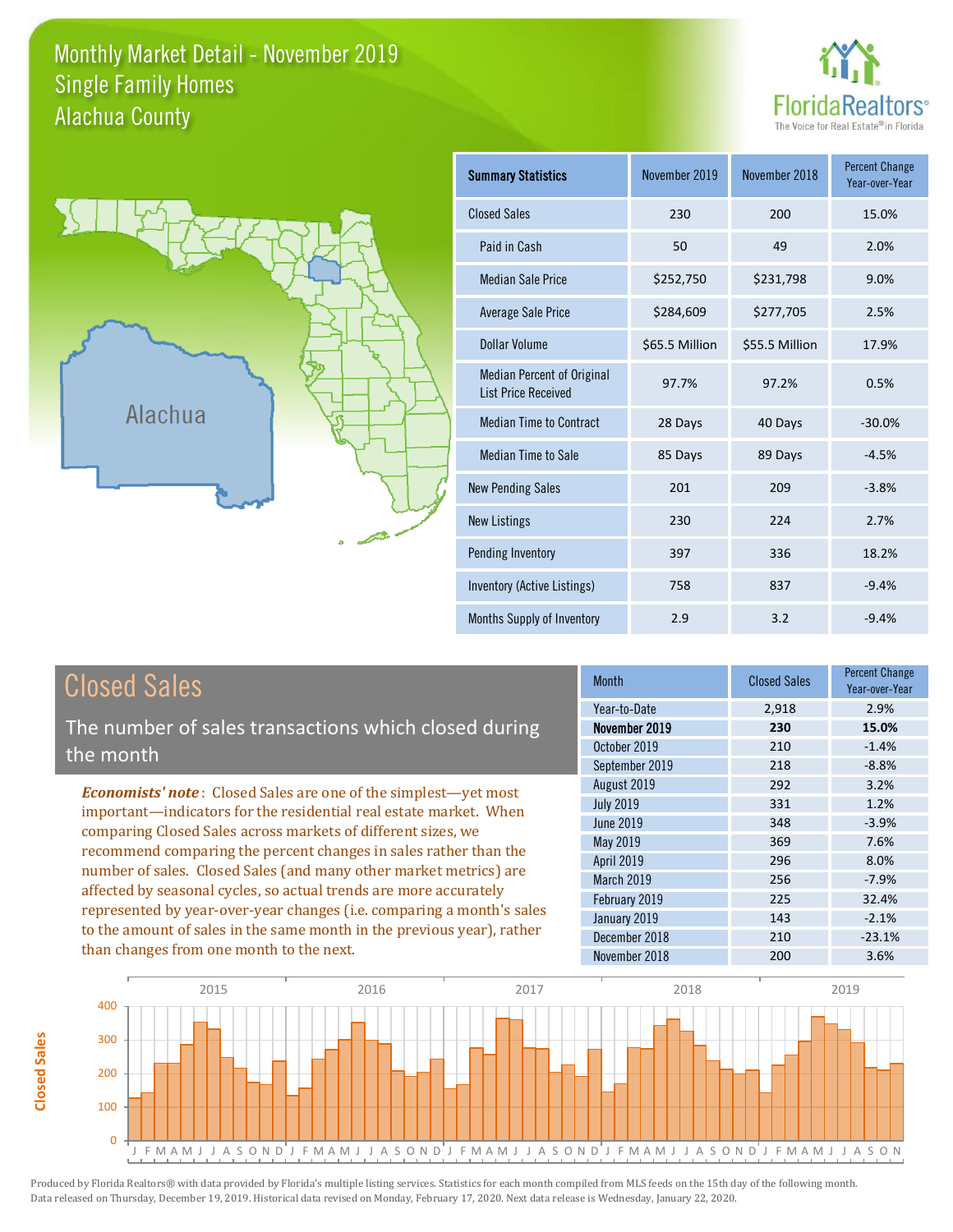

#### $$100,000 - $149,999$  16  $-44.8\%$ Sale Price Closed Sales Percent Change Year-over-Year Less than \$50,000 0 0 -100.0% \$50,000 - \$99,999 6 100.0% \$150,000 - \$199,999 46 17.9% \$200,000 - \$249,999 45 9.8% \$400,000 - \$599,999 17 -22.7% \$600,000 - \$999,999 10 25.0% *Economists' note:* Closed Sales are one of the simplest—yet most important—indicators for the residential real estate market. When comparing Closed Sales across markets of different sizes, we recommend comparing the percent changes in sales rather than the number of sales. Closed Sales (and many other market metrics) are affected by seasonal cycles, so actual trends are more accurately represented by year-over-year changes (i.e. comparing a month's sales to the amount of sales in the same month in the previous year), rather than changes from one month to the next. \$1,000,000 or more 1  $-50.0\%$ \$250,000 - \$299,999 38 35.7% \$300,000 - \$399,999 51 88.9% 50 60 November 2018 November 2019 50 60 Closed Sales by Sale Price The number of sales transactions which closed during the month



### Median Time to Contract by Sale Price The median number of days between the listing date and contract date for all Closed Sales during the month

*Economists' note* : Like Time to Sale, Time to Contract is a measure of the length of the home selling process calculated for sales which closed during the month. The difference is that Time to Contract measures the number of days between the initial listing of a property and the signing of the contract which eventually led to the closing of the sale. When the gap between Median Time to Contract and Median Time to Sale grows, it is usually a sign of longer closing times and/or declining numbers of cash sales.

| Sale Price            | <b>Median Time to</b><br>Contract | <b>Percent Change</b><br>Year-over-Year |
|-----------------------|-----------------------------------|-----------------------------------------|
| Less than \$50,000    | (No Sales)                        | N/A                                     |
| $$50,000 - $99,999$   | 23 Days                           | $-89.7%$                                |
| $$100,000 - $149,999$ | 26 Days                           | $-18.8%$                                |
| $$150,000 - $199,999$ | 32 Days                           | $-31.9%$                                |
| \$200,000 - \$249,999 | 41 Days                           | $-22.6%$                                |
| \$250,000 - \$299,999 | 22 Days                           | $-40.5%$                                |
| \$300,000 - \$399,999 | 16 Days                           | 45.5%                                   |
| \$400,000 - \$599,999 | 111 Days                          | 85.0%                                   |
| \$600,000 - \$999,999 | 195 Days                          | 209.5%                                  |
| $$1,000,000$ or more  | 20 Days                           | $-78.5%$                                |

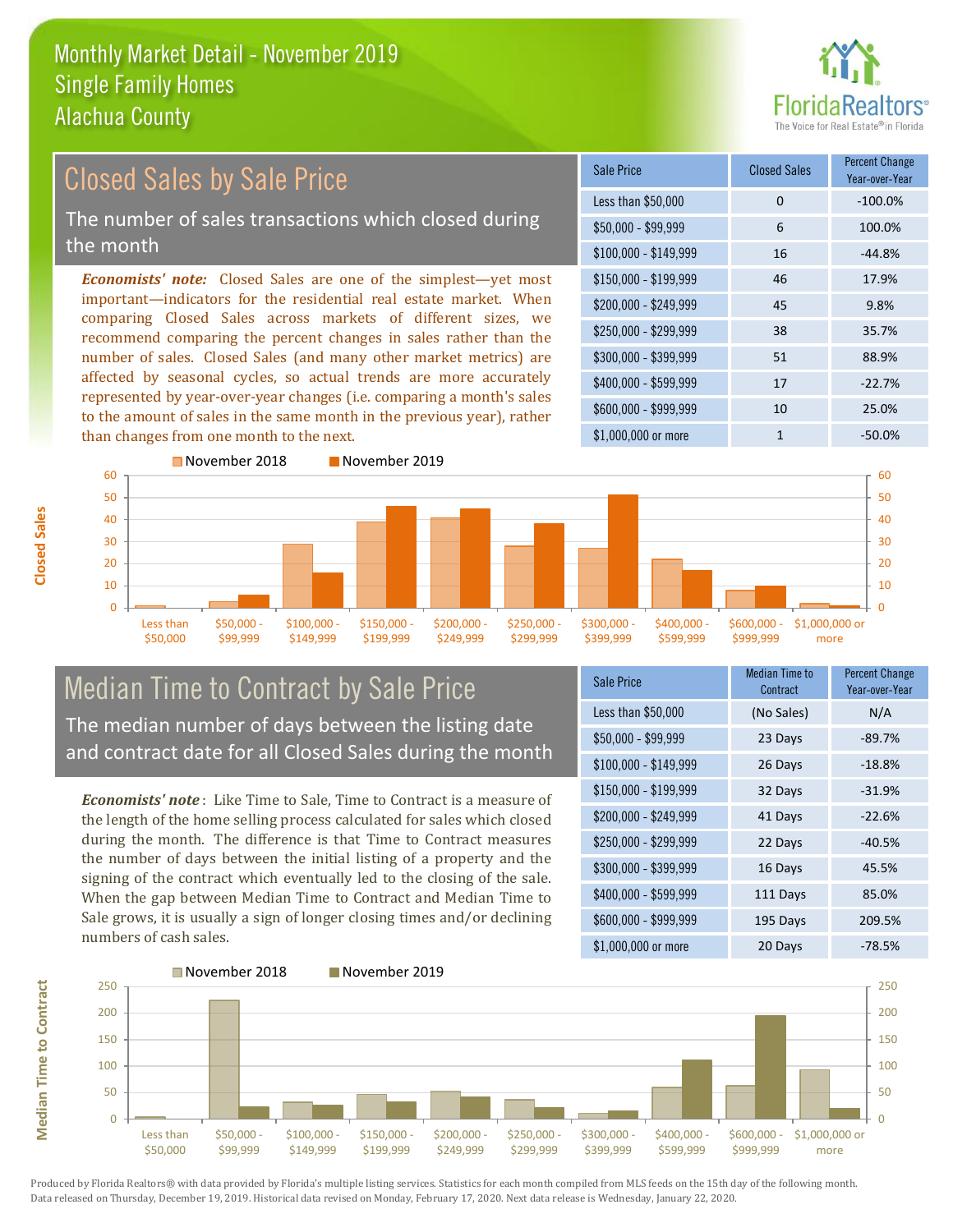

#### New Listings by Initial Listing Price The number of properties put onto the market during the month

*Economists' note:* New Listings tend to rise in delayed response to increasing prices, so they are often seen as a lagging indicator of market health. As prices rise, potential sellers raise their estimations of value—and in the most recent cycle, rising prices have freed up many potential sellers who were previously underwater on their mortgages. Note that in our calculations, we take care to not include properties that were recently taken off the market and quickly relisted, since these are not really *new* listings.

| Initial Listing Price | New Listings | <b>Percent Change</b><br>Year-over-Year |
|-----------------------|--------------|-----------------------------------------|
| Less than \$50,000    | $\mathbf{1}$ | $-80.0%$                                |
| $$50,000 - $99,999$   | 9            | 0.0%                                    |
| $$100,000 - $149,999$ | 23           | 43.8%                                   |
| $$150,000 - $199,999$ | 38           | $-17.4%$                                |
| \$200,000 - \$249,999 | 42           | 20.0%                                   |
| $$250,000 - $299,999$ | 51           | 18.6%                                   |
| \$300,000 - \$399,999 | 43           | 7.5%                                    |
| \$400,000 - \$599,999 | 15           | $-31.8%$                                |
| \$600,000 - \$999,999 | 7            | 40.0%                                   |
| $$1,000,000$ or more  | 1            | $-66.7%$                                |





## Inventory by Current Listing Price The number of property listings active at the end of the month

*Economists' note* : There are a number of ways to define and calculate Inventory. Our method is to simply count the number of active listings on the last day of the month, and hold this number to compare with the same month the following year. Inventory rises when New Listings are outpacing the number of listings that go off-market (regardless of whether they actually sell). Likewise, it falls when New Listings aren't keeping up with the rate at which homes are going off-market.

| <b>Current Listing Price</b> | Inventory | <b>Percent Change</b><br>Year-over-Year |
|------------------------------|-----------|-----------------------------------------|
| Less than \$50,000           | 8         | $-20.0%$                                |
| $$50,000 - $99,999$          | 23        | $-32.4%$                                |
| $$100,000 - $149,999$        | 56        | $-12.5%$                                |
| $$150,000 - $199,999$        | 92        | $-22.7%$                                |
| \$200,000 - \$249,999        | 101       | $-26.3%$                                |
| \$250,000 - \$299,999        | 116       | $-7.9%$                                 |
| \$300,000 - \$399,999        | 165       | 11.5%                                   |
| \$400,000 - \$599,999        | 120       | 7.1%                                    |
| \$600,000 - \$999,999        | 57        | $-5.0%$                                 |
| \$1,000,000 or more          | 20        | $-25.9%$                                |



Produced by Florida Realtors® with data provided by Florida's multiple listing services. Statistics for each month compiled from MLS feeds on the 15th day of the following month. Data released on Thursday, December 19, 2019. Historical data revised on Monday, February 17, 2020. Next data release is Wednesday, January 22, 2020.

**Inventory**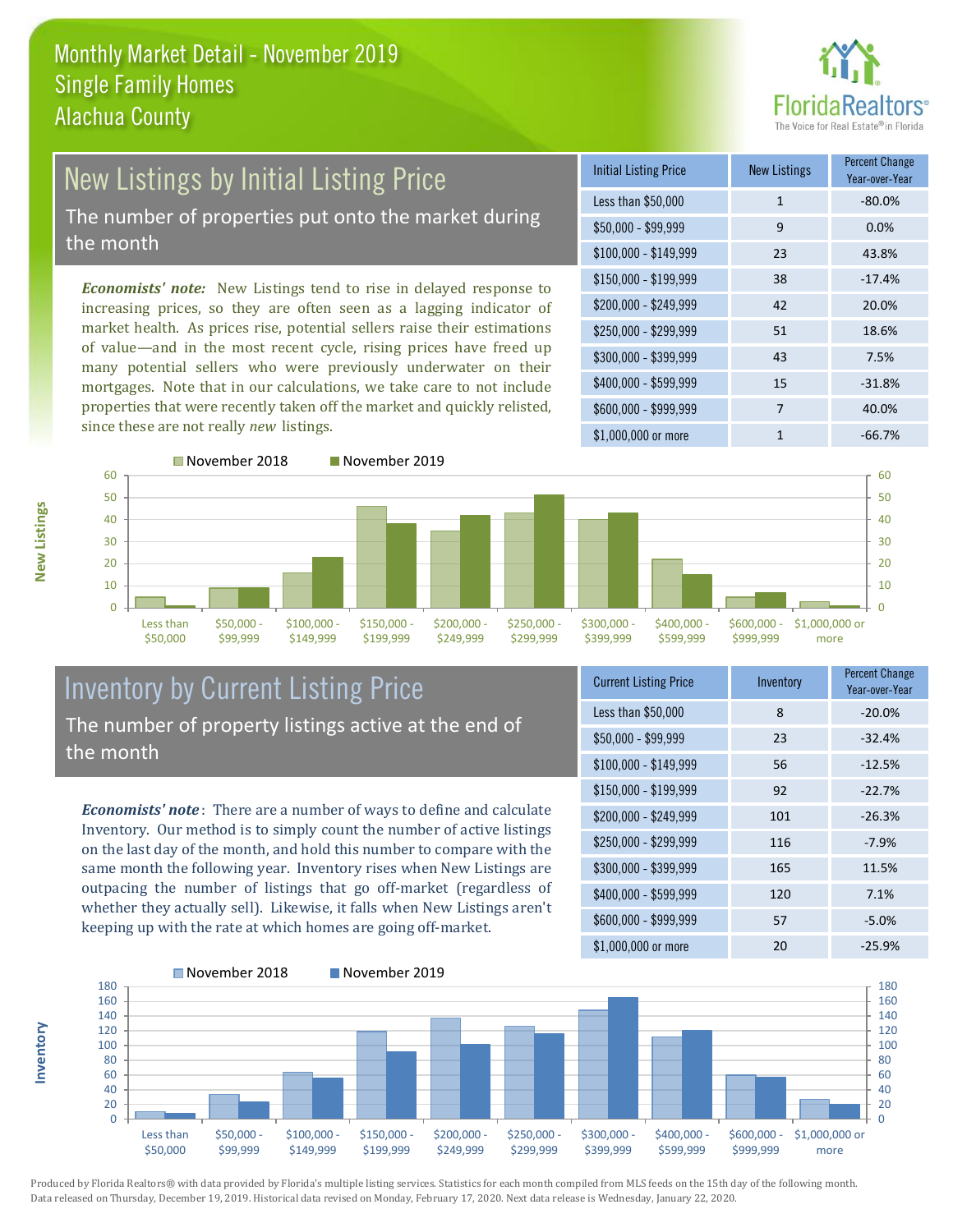#### Monthly Distressed Market - November 2019 Alachua County Single Family Homes



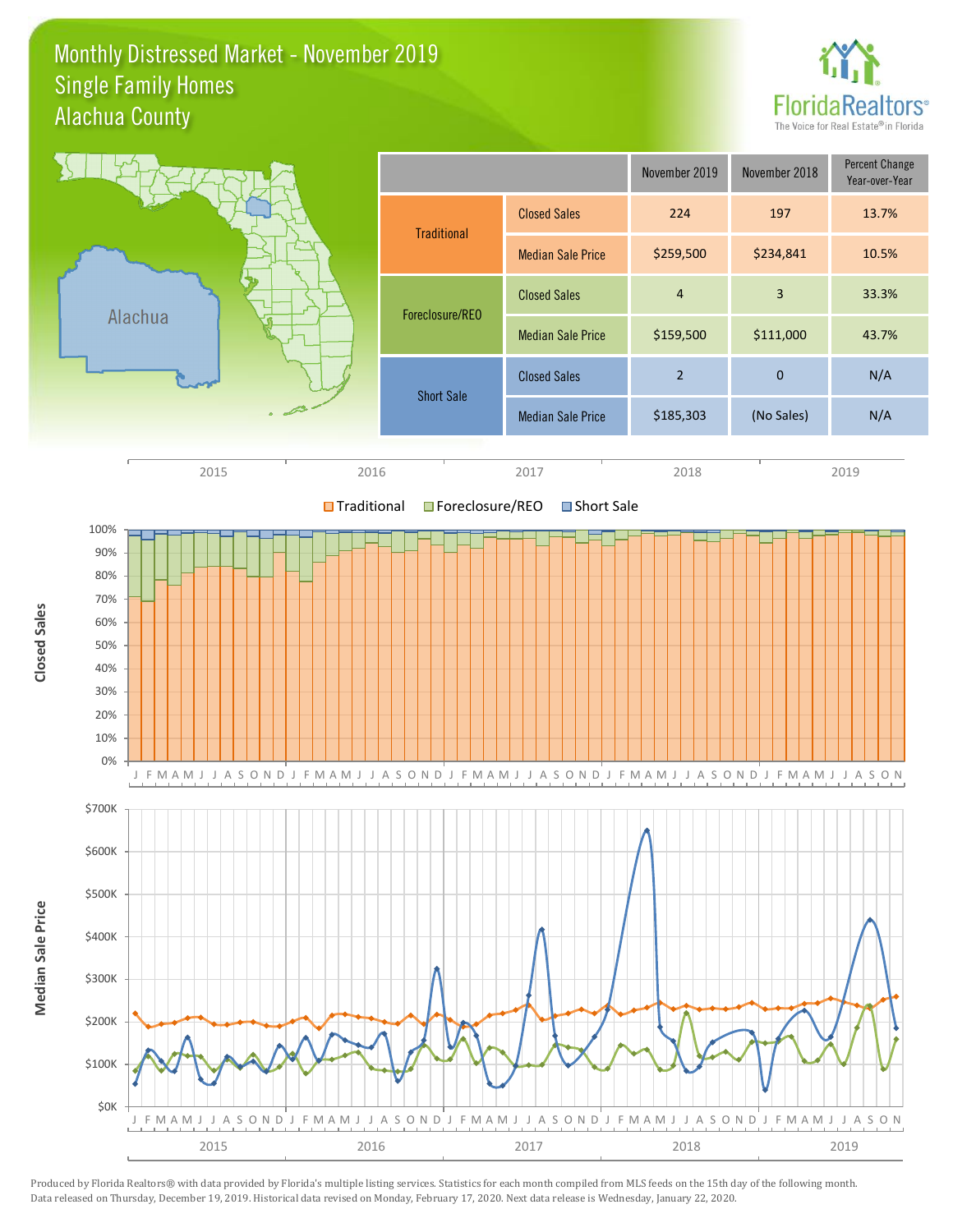Monthly Market Detail - November 2019 Alachua County Townhouses and Condos





| <b>Summary Statistics</b>                                       | November 2019 | November 2018 | <b>Percent Change</b><br>Year-over-Year |
|-----------------------------------------------------------------|---------------|---------------|-----------------------------------------|
| <b>Closed Sales</b>                                             | 39            | 47            | $-17.0%$                                |
| Paid in Cash                                                    | 20            | 28            | $-28.6%$                                |
| <b>Median Sale Price</b>                                        | \$130,000     | \$129,000     | 0.8%                                    |
| <b>Average Sale Price</b>                                       | \$121,401     | \$128,768     | $-5.7%$                                 |
| Dollar Volume                                                   | \$4.7 Million | \$6.1 Million | $-21.8%$                                |
| <b>Median Percent of Original</b><br><b>List Price Received</b> | 96.9%         | 95.8%         | 1.1%                                    |
| <b>Median Time to Contract</b>                                  | 22 Days       | 48 Days       | $-54.2%$                                |
| <b>Median Time to Sale</b>                                      | 61 Days       | 66 Days       | $-7.6%$                                 |
| <b>New Pending Sales</b>                                        | 51            | 64            | $-20.3%$                                |
| <b>New Listings</b>                                             | 59            | 66            | $-10.6%$                                |
| <b>Pending Inventory</b>                                        | 87            | 56            | 55.4%                                   |
| <b>Inventory (Active Listings)</b>                              | 102           | 151           | $-32.5%$                                |
| <b>Months Supply of Inventory</b>                               | 1.5           | 2.0           | $-25.0%$                                |

The number of sales transactions which closed during the month

*Economists' note* : Closed Sales are one of the simplest—yet most important—indicators for the residential real estate market. When comparing Closed Sales across markets of different sizes, we recommend comparing the percent changes in sales rather than the number of sales. Closed Sales (and many other market metrics) are affected by seasonal cycles, so actual trends are more accurately represented by year-over-year changes (i.e. comparing a month's sales to the amount of sales in the same month in the previous year), rather than changes from one month to the next.

| Month             | <b>Closed Sales</b> | <b>Percent Change</b><br>Year-over-Year |
|-------------------|---------------------|-----------------------------------------|
| Year-to-Date      | 783                 | $-7.6%$                                 |
| November 2019     | 39                  | $-17.0%$                                |
| October 2019      | 48                  | $-17.2%$                                |
| September 2019    | 50                  | 0.0%                                    |
| August 2019       | 95                  | 23.4%                                   |
| <b>July 2019</b>  | 89                  | $-23.9%$                                |
| <b>June 2019</b>  | 98                  | $-11.7%$                                |
| May 2019          | 104                 | $-2.8%$                                 |
| April 2019        | 93                  | 5.7%                                    |
| <b>March 2019</b> | 68                  | $-16.0%$                                |
| February 2019     | 58                  | 0.0%                                    |
| January 2019      | 41                  | $-22.6%$                                |
| December 2018     | 54                  | 10.2%                                   |
| November 2018     | 47                  | $-17.5%$                                |

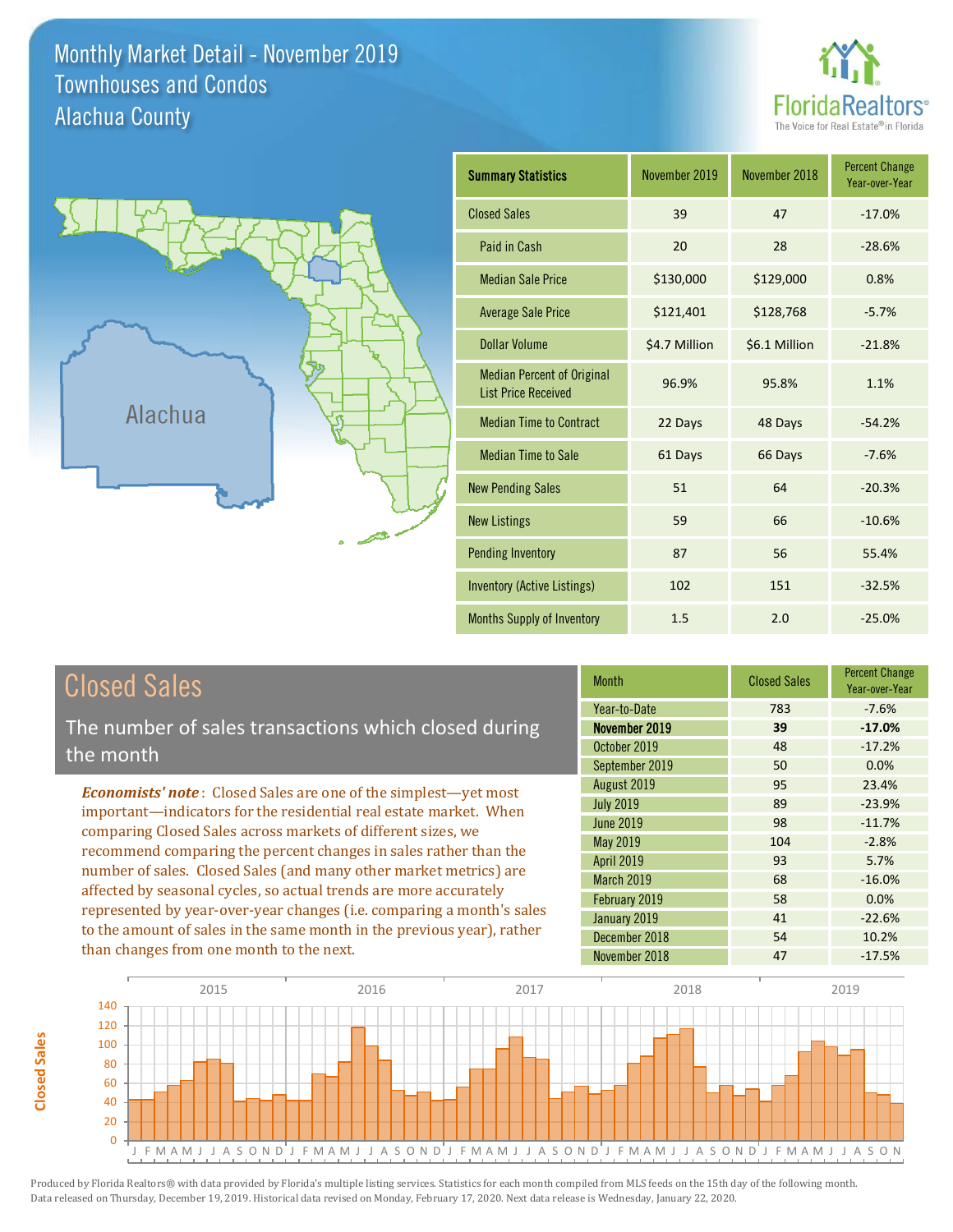

Year-over-Year

#### $$100,000 - $149,999$  15 -11.8% Sale Price Closed Sales Percent Change Less than \$50,000 3 3 50.0%  $$50,000 - $99,999$  13 -7.1% \$150,000 - \$199,999 5 -44.4%  $$200.000 - $249.999$  2 -33.3% *Economists' note:* Closed Sales are one of the simplest—yet most important—indicators for the residential real estate market. When comparing Closed Sales across markets of different sizes, we recommend comparing the percent changes in sales rather than the \$250,000 - \$299,999 0 -100.0%  $$300,000 - $399,999$  1 N/A Closed Sales by Sale Price The number of sales transactions which closed during the month

number of sales. Closed Sales (and many other market metrics) are affected by seasonal cycles, so actual trends are more accurately represented by year-over-year changes (i.e. comparing a month's sales to the amount of sales in the same month in the previous year), rather than changes from one month to the next.



### Median Time to Contract by Sale Price The median number of days between the listing date and contract date for all Closed Sales during the month

*Economists' note* : Like Time to Sale, Time to Contract is a measure of the length of the home selling process calculated for sales which closed during the month. The difference is that Time to Contract measures the number of days between the initial listing of a property and the signing of the contract which eventually led to the closing of the sale. When the gap between Median Time to Contract and Median Time to Sale grows, it is usually a sign of longer closing times and/or declining numbers of cash sales.

| <b>Sale Price</b>     | <b>Median Time to</b><br>Contract | <b>Percent Change</b><br>Year-over-Year |
|-----------------------|-----------------------------------|-----------------------------------------|
| Less than \$50,000    | 9 Days                            | $-82.4%$                                |
| $$50,000 - $99,999$   | 34 Days                           | $-45.2%$                                |
| \$100,000 - \$149,999 | 17 Days                           | $-63.0%$                                |
| $$150,000 - $199,999$ | 50 Days                           | $-55.0%$                                |
| \$200,000 - \$249,999 | 67 Days                           | $-46.8%$                                |
| \$250,000 - \$299,999 | (No Sales)                        | N/A                                     |
| \$300,000 - \$399,999 | 166 Days                          | N/A                                     |
| \$400,000 - \$599,999 | (No Sales)                        | N/A                                     |
| \$600,000 - \$999,999 | (No Sales)                        | N/A                                     |
| \$1,000,000 or more   | (No Sales)                        | N/A                                     |

 $$400,000 - $599,999$  0 N/A

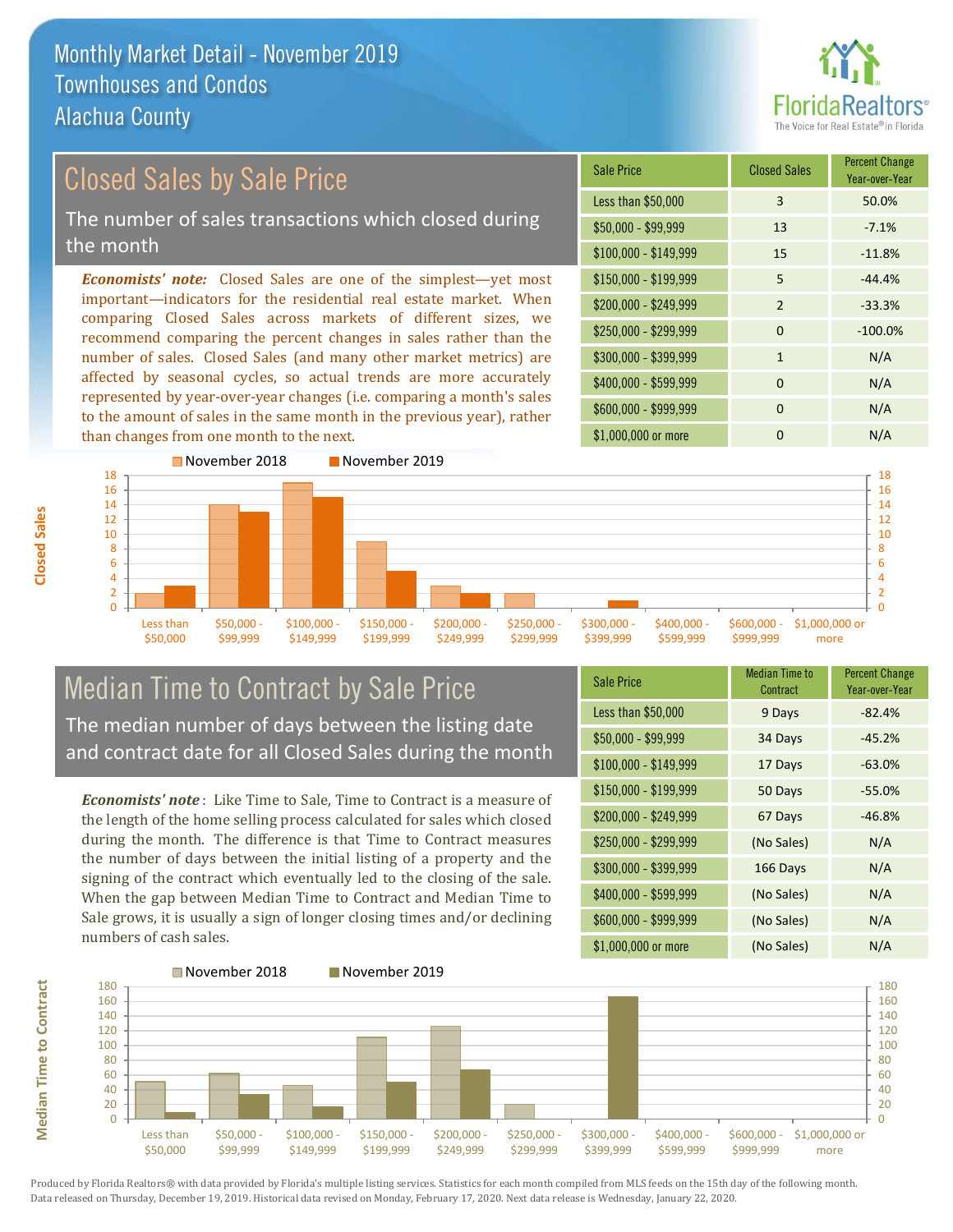

# **New Listings by Initial Listing Price**

The number of properties put onto the market during the month

*Economists' note:* New Listings tend to rise in delayed response to increasing prices, so they are often seen as a lagging indicator of market health. As prices rise, potential sellers raise their estimations of value—and in the most recent cycle, rising prices have freed up many potential sellers who were previously underwater on their mortgages. Note that in our calculations, we take care to not include properties that were recently taken off the market and quickly relisted, since these are not really *new* listings.

| <b>Initial Listing Price</b> | <b>New Listings</b> | <b>Percent Change</b><br>Year-over-Year |
|------------------------------|---------------------|-----------------------------------------|
| Less than \$50,000           | 5                   | N/A                                     |
| $$50,000 - $99,999$          | 10                  | $-56.5%$                                |
| $$100,000 - $149,999$        | 25                  | $-10.7%$                                |
| $$150,000 - $199,999$        | 12                  | 20.0%                                   |
| \$200,000 - \$249,999        | $\mathcal{P}$       | $-50.0%$                                |
| \$250,000 - \$299,999        | $\overline{4}$      | 300.0%                                  |
| \$300,000 - \$399,999        | $\Omega$            | N/A                                     |
| \$400,000 - \$599,999        | $\Omega$            | N/A                                     |
| \$600,000 - \$999,999        | 1                   | N/A                                     |
| \$1,000,000 or more          | n                   | N/A                                     |



### Inventory by Current Listing Price The number of property listings active at the end of the month

*Economists' note* : There are a number of ways to define and calculate Inventory. Our method is to simply count the number of active listings on the last day of the month, and hold this number to compare with the same month the following year. Inventory rises when New Listings are outpacing the number of listings that go off-market (regardless of whether they actually sell). Likewise, it falls when New Listings aren't keeping up with the rate at which homes are going off-market.

| <b>Current Listing Price</b> | Inventory      | <b>Percent Change</b><br>Year-over-Year |
|------------------------------|----------------|-----------------------------------------|
| Less than \$50,000           | 3              | $-57.1%$                                |
| $$50,000 - $99,999$          | 29             | $-43.1%$                                |
| $$100,000 - $149,999$        | 26             | $-44.7%$                                |
| $$150,000 - $199,999$        | 15             | $-11.8%$                                |
| \$200,000 - \$249,999        | 9              | $-35.7%$                                |
| \$250,000 - \$299,999        | 10             | 11.1%                                   |
| \$300,000 - \$399,999        | 6              | 500.0%                                  |
| \$400,000 - \$599,999        | $\overline{2}$ | $-60.0%$                                |
| \$600,000 - \$999,999        | $\overline{2}$ | N/A                                     |
| \$1,000,000 or more          | 0              | N/A                                     |



Produced by Florida Realtors® with data provided by Florida's multiple listing services. Statistics for each month compiled from MLS feeds on the 15th day of the following month. Data released on Thursday, December 19, 2019. Historical data revised on Monday, February 17, 2020. Next data release is Wednesday, January 22, 2020.

**Inventory**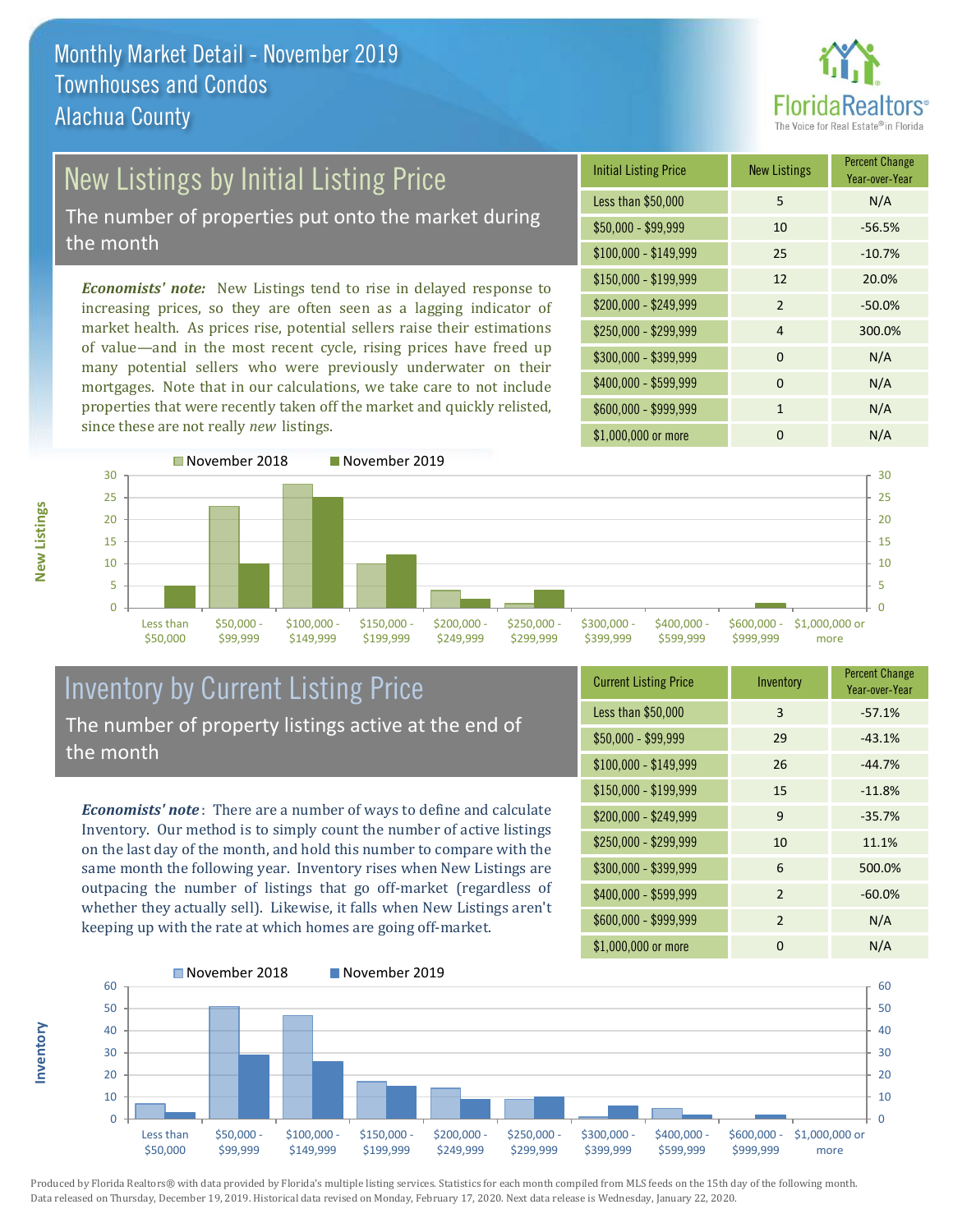#### Monthly Distressed Market - November 2019 Alachua County Townhouses and Condos



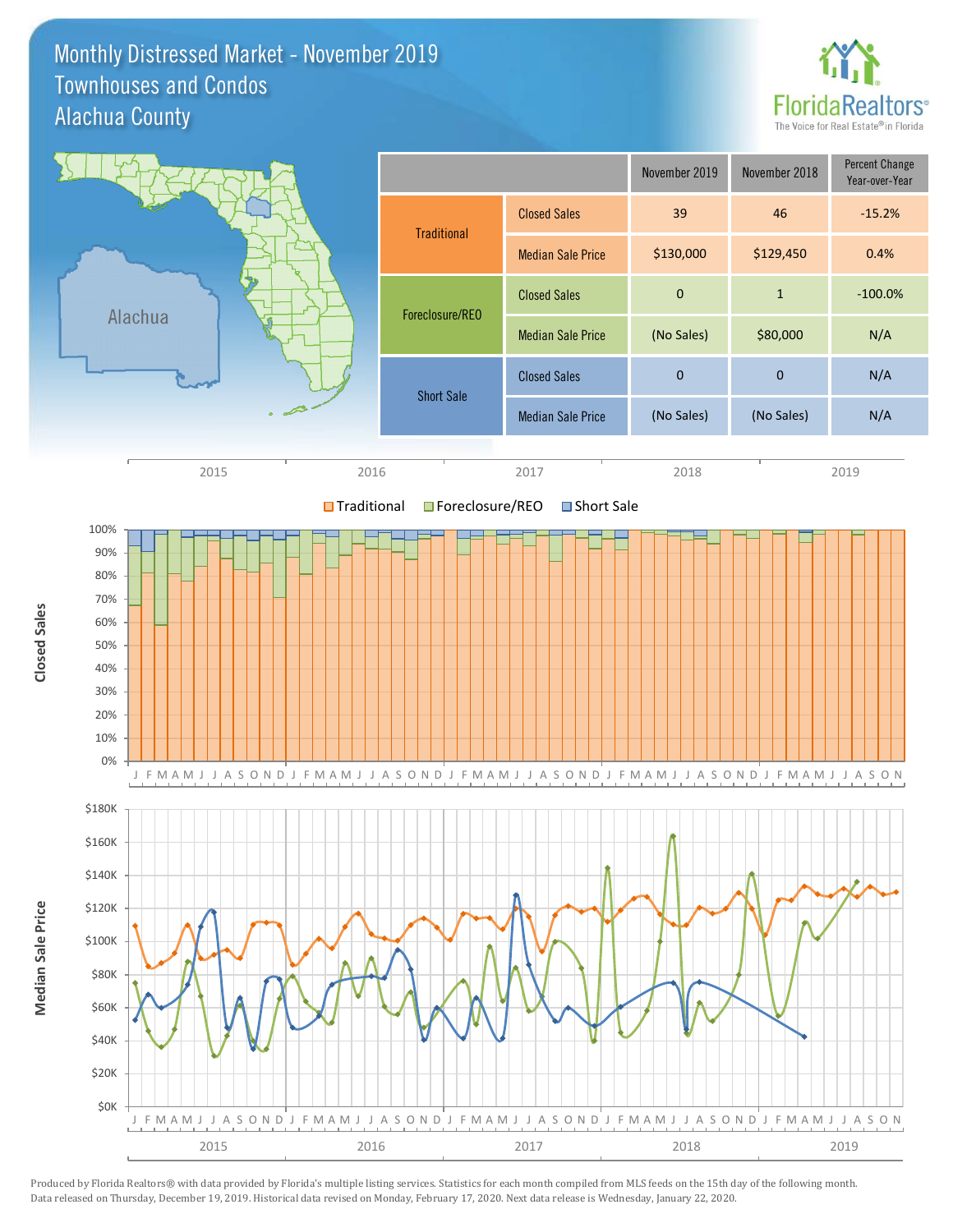#### Monthly Market Detail - November 2019 Alachua County Manufactured Homes





| <b>Summary Statistics</b>                                       | November 2019  | November 2018 | <b>Percent Change</b><br>Year-over-Year |
|-----------------------------------------------------------------|----------------|---------------|-----------------------------------------|
| <b>Closed Sales</b>                                             | $\mathsf{R}$   | 9             | $-11.1%$                                |
| Paid in Cash                                                    | $\overline{4}$ | 6             | $-33.3%$                                |
| <b>Median Sale Price</b>                                        | \$115,000      | \$112,222     | 2.5%                                    |
| <b>Average Sale Price</b>                                       | \$129,201      | \$94,482      | 36.7%                                   |
| Dollar Volume                                                   | \$1.0 Million  | \$850,338     | 21.6%                                   |
| <b>Median Percent of Original</b><br><b>List Price Received</b> | 88.6%          | 100.0%        | $-11.4%$                                |
| <b>Median Time to Contract</b>                                  | 46 Days        | 29 Days       | 58.6%                                   |
| <b>Median Time to Sale</b>                                      | 86 Days        | 71 Days       | 21.1%                                   |
| <b>New Pending Sales</b>                                        | 11             | 9             | 22.2%                                   |
| <b>New Listings</b>                                             | 10             | 14            | $-28.6%$                                |
| Pending Inventory                                               | 23             | 24            | $-4.2%$                                 |
| Inventory (Active Listings)                                     | 48             | 52            | $-7.7%$                                 |
| Months Supply of Inventory                                      | 4.4            | 5.8           | $-24.1%$                                |

| <b>Closed Sales</b> |
|---------------------|
|---------------------|

The number of sales transactions which closed during the month

*Economists' note* : Closed Sales are one of the simplest—yet most important—indicators for the residential real estate market. When comparing Closed Sales across markets of different sizes, we recommend comparing the percent changes in sales rather than the number of sales. Closed Sales (and many other market metrics) are affected by seasonal cycles, so actual trends are more accurately represented by year-over-year changes (i.e. comparing a month's sales to the amount of sales in the same month in the previous year), rather than changes from one month to the next.

| Month            | <b>Closed Sales</b> | <b>Percent Change</b><br>Year-over-Year |
|------------------|---------------------|-----------------------------------------|
| Year-to-Date     | 122                 | 25.8%                                   |
| November 2019    | 8                   | $-11.1%$                                |
| October 2019     | 10                  | 25.0%                                   |
| September 2019   | 16                  | 220.0%                                  |
| August 2019      | 11                  | $-15.4%$                                |
| <b>July 2019</b> | 9                   | $-18.2%$                                |
| <b>June 2019</b> | 13                  | 8.3%                                    |
| May 2019         | 10                  | $-28.6%$                                |
| April 2019       | 14                  | 100.0%                                  |
| March 2019       | 11                  | 10.0%                                   |
| February 2019    | 10                  | 400.0%                                  |
| January 2019     | 10                  | 66.7%                                   |
| December 2018    | 10                  | 0.0%                                    |
| November 2018    | 9                   | $-10.0%$                                |

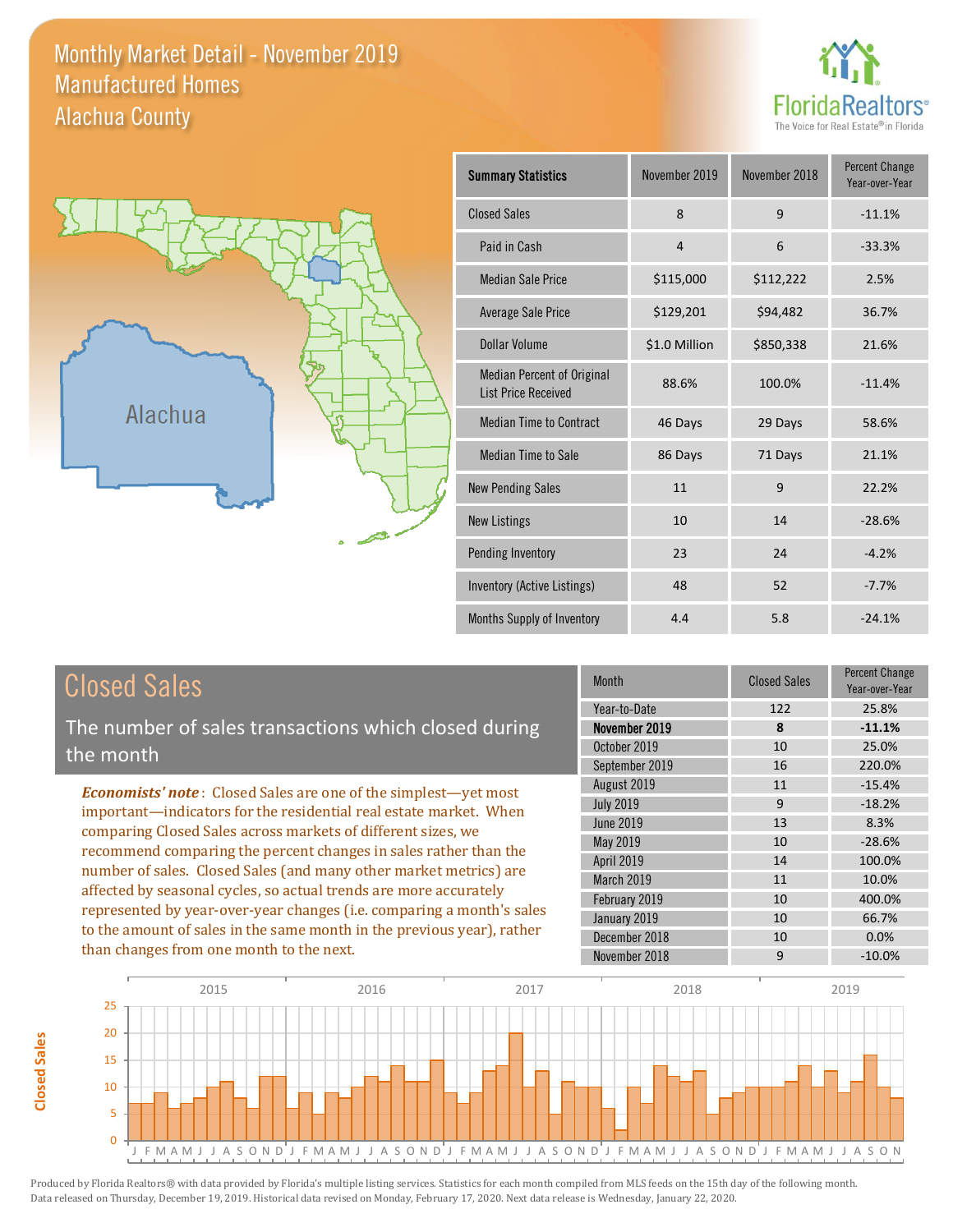

#### \$100,000 - \$149,999 4 33.3% Sale Price Closed Sales Percent Change Year-over-Year Less than \$50,000 1 1 -66.7% \$50,000 - \$99,999 1 0.0% \$150,000 - \$199,999 1 -50.0%  $$200,000 - $249,999$  0 N/A  $$400,000 - $599,999$  0 N/A \$600,000 - \$999,999 0 0 N/A *Economists' note:* Closed Sales are one of the simplest—yet most important—indicators for the residential real estate market. When comparing Closed Sales across markets of different sizes, we recommend comparing the percent changes in sales rather than the number of sales. Closed Sales (and many other market metrics) are affected by seasonal cycles, so actual trends are more accurately represented by year-over-year changes (i.e. comparing a month's sales to the amount of sales in the same month in the previous year), rather than changes from one month to the next. \$1,000,000 or more 0 0 N/A \$250,000 - \$299,999 1 1 N/A \$300,000 - \$399,999 0 0 N/A 6 7 November 2018 November 2019 5 6 7 Closed Sales by Sale Price The number of sales transactions which closed during the month

#### $\Omega$ 1 2 3 4 5 Less than \$50,000 \$50,000 - \$99,999 \$100,000 - \$149,999 \$150,000 - \$199,999 \$200,000 - \$249,999 \$250,000 - \$299,999 \$300,000 - \$399,999 \$400,000 - \$599,999 \$600,000 - \$999,999 \$1,000,000 or more

#### Median Time to Contract by Sale Price The median number of days between the listing date and contract date for all Closed Sales during the month

*Economists' note* : Like Time to Sale, Time to Contract is a measure of the length of the home selling process calculated for sales which closed during the month. The difference is that Time to Contract measures the number of days between the initial listing of a property and the signing of the contract which eventually led to the closing of the sale. When the gap between Median Time to Contract and Median Time to Sale grows, it is usually a sign of longer closing times and/or declining numbers of cash sales.

| Sale Price            | <b>Median Time to</b><br>Contract | <b>Percent Change</b><br>Year-over-Year |
|-----------------------|-----------------------------------|-----------------------------------------|
| Less than \$50,000    | 8 Days                            | $-72.4%$                                |
| $$50,000 - $99,999$   | 60 Days                           | $-7.7%$                                 |
| $$100,000 - $149,999$ | 34 Days                           | $-10.5%$                                |
| $$150,000 - $199,999$ | 40 Days                           | 135.3%                                  |
| \$200,000 - \$249,999 | (No Sales)                        | N/A                                     |
| \$250,000 - \$299,999 | 57 Days                           | N/A                                     |
| \$300,000 - \$399,999 | (No Sales)                        | N/A                                     |
| \$400,000 - \$599,999 | (No Sales)                        | N/A                                     |
| \$600,000 - \$999,999 | (No Sales)                        | N/A                                     |
| \$1,000,000 or more   | (No Sales)                        | N/A                                     |

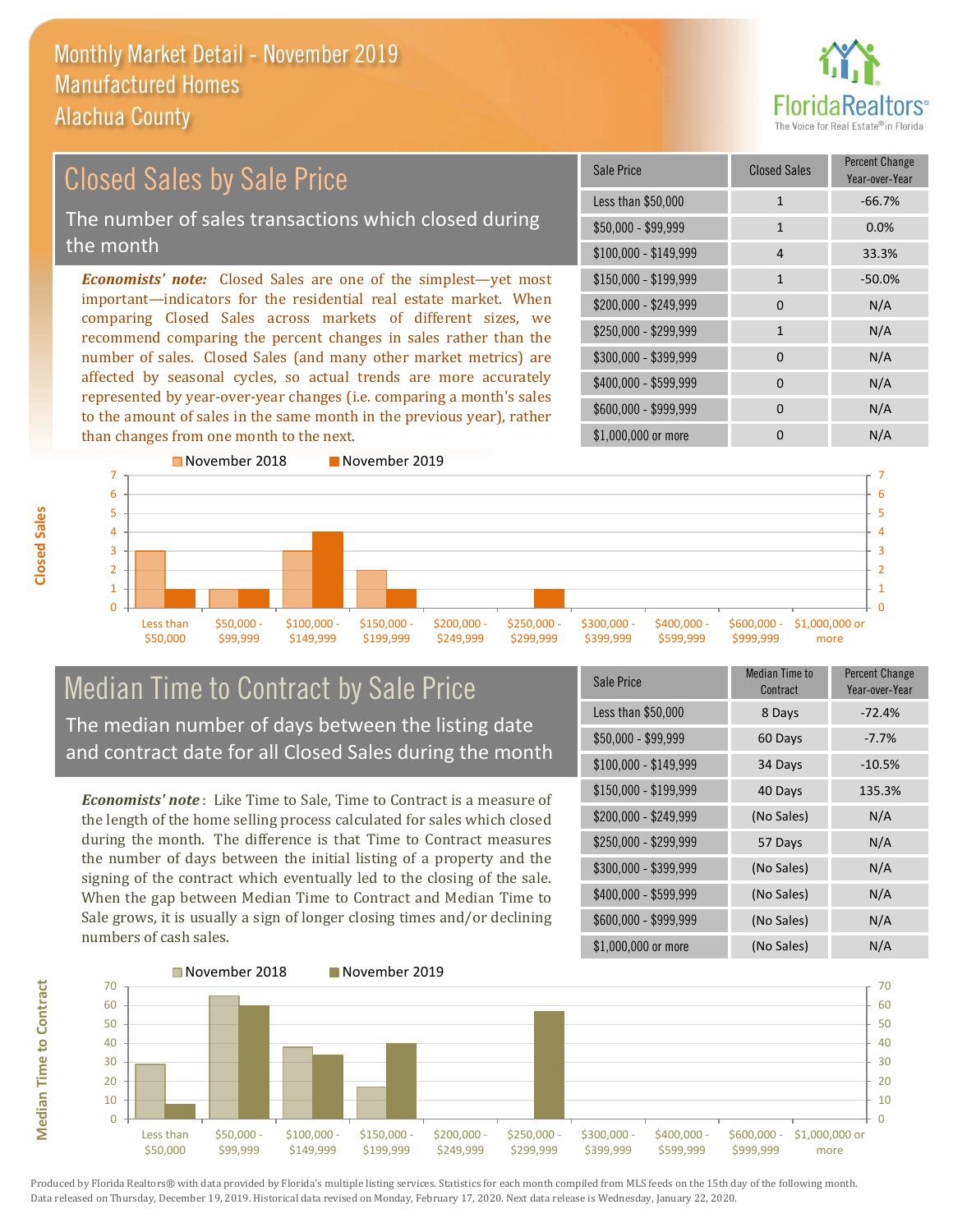

### New Listings by Initial Listing Price The number of properties put onto the market during the month

*Economists' note:* New Listings tend to rise in delayed response to increasing prices, so they are often seen as a lagging indicator of market health. As prices rise, potential sellers raise their estimations of value—and in the most recent cycle, rising prices have freed up many potential sellers who were previously underwater on their mortgages. Note that in our calculations, we take care to not include properties that were recently taken off the market and quickly relisted, since these are not really *new* listings.

| <b>Initial Listing Price</b> | <b>New Listings</b> | <b>Percent Change</b><br>Year-over-Year |
|------------------------------|---------------------|-----------------------------------------|
| Less than \$50,000           | 1                   | N/A                                     |
| $$50,000 - $99,999$          | 3                   | $-40.0%$                                |
| $$100,000 - $149,999$        | 5                   | $-16.7%$                                |
| $$150,000 - $199,999$        | $\mathbf{1}$        | $-66.7%$                                |
| \$200,000 - \$249,999        | 0                   | N/A                                     |
| \$250,000 - \$299,999        | $\Omega$            | N/A                                     |
| \$300,000 - \$399,999        | 0                   | N/A                                     |
| \$400,000 - \$599,999        | 0                   | N/A                                     |
| \$600,000 - \$999,999        | 0                   | N/A                                     |
| \$1,000,000 or more          | O                   | N/A                                     |



#### Inventory by Current Listing Price The number of property listings active at the end of the month

*Economists' note* : There are a number of ways to define and calculate Inventory. Our method is to simply count the number of active listings on the last day of the month, and hold this number to compare with the same month the following year. Inventory rises when New Listings are outpacing the number of listings that go off-market (regardless of whether they actually sell). Likewise, it falls when New Listings aren't keeping up with the rate at which homes are going off-market.

| <b>Current Listing Price</b> | Inventory    | Percent Change<br>Year-over-Year |
|------------------------------|--------------|----------------------------------|
| Less than \$50,000           | 7            | 600.0%                           |
| $$50,000 - $99,999$          | 7            | $-69.6%$                         |
| $$100,000 - $149,999$        | 15           | 15.4%                            |
| $$150,000 - $199,999$        | 7            | $-30.0%$                         |
| \$200,000 - \$249,999        | 6            | 200.0%                           |
| \$250,000 - \$299,999        | $\mathbf{1}$ | $-50.0%$                         |
| \$300,000 - \$399,999        | $\Omega$     | $-100.0%$                        |
| \$400,000 - \$599,999        | 4            | N/A                              |
| \$600,000 - \$999,999        | $\mathbf{1}$ | N/A                              |
| \$1,000,000 or more          | ŋ            | N/A                              |



Produced by Florida Realtors® with data provided by Florida's multiple listing services. Statistics for each month compiled from MLS feeds on the 15th day of the following month. Data released on Thursday, December 19, 2019. Historical data revised on Monday, February 17, 2020. Next data release is Wednesday, January 22, 2020.

**Inventory**